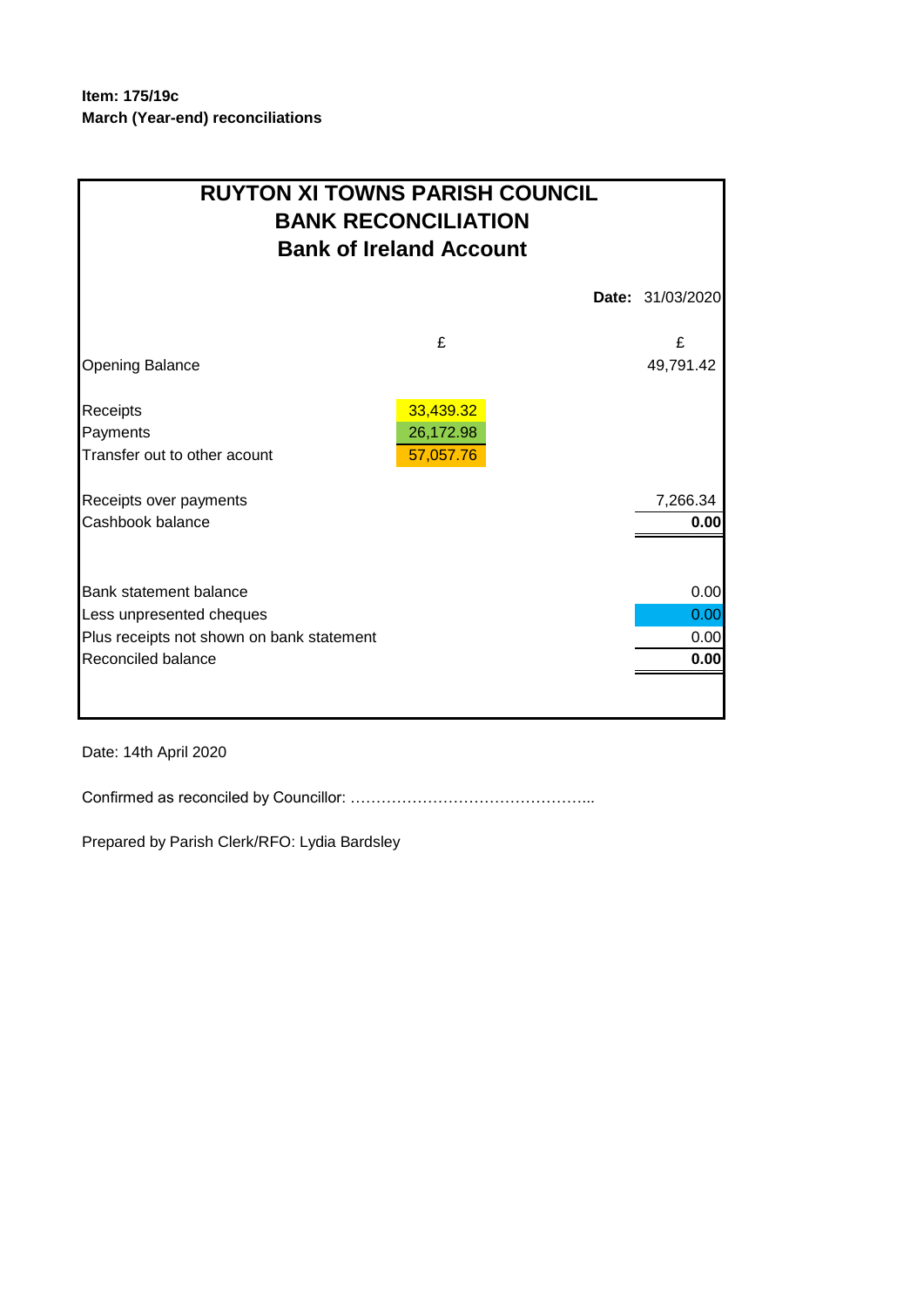## **BANK RECONCILIATION RUYTON XI TOWNS PARISH COUNCIL Unity Trust Account**

| £                                                |  | £          |
|--------------------------------------------------|--|------------|
|                                                  |  | £0.00      |
| 60,575.76                                        |  |            |
| 33,974.63                                        |  |            |
| 57,057.76                                        |  |            |
|                                                  |  | 26,601.13  |
|                                                  |  | £26,601.13 |
|                                                  |  |            |
|                                                  |  | 26,601.13  |
| Less payments not shown on latest bank statement |  |            |
| Plus receipts not shown on latest bank statement |  |            |
|                                                  |  | 26,601.13  |
|                                                  |  |            |
|                                                  |  |            |

Date: 14th April 2020

Confirmed as reconciled by Councillor: ………………………………………...

Prepared by Parish Clerk/RFO: Lydia Bardsley